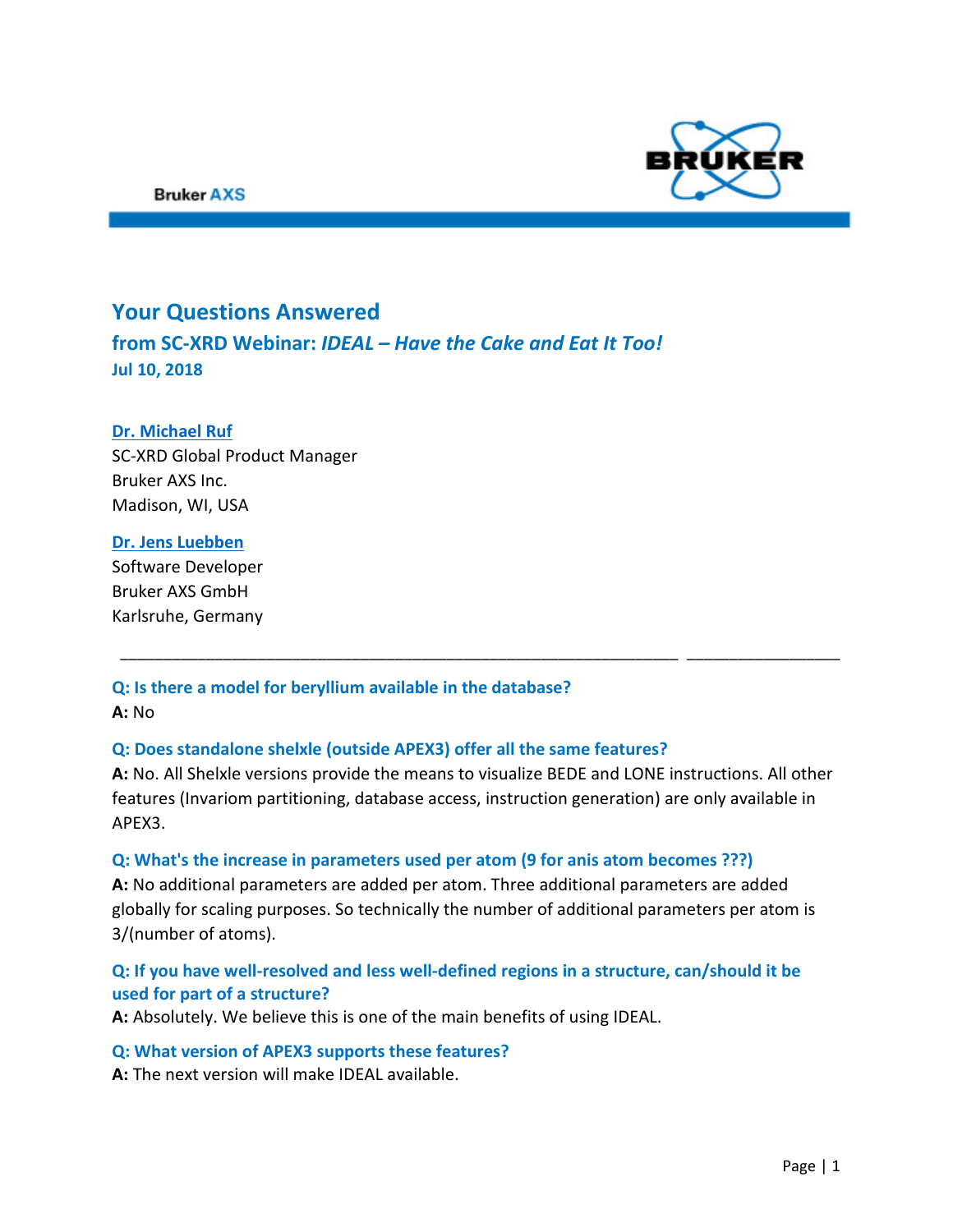## **Q: If I refine bond densities in this way, do I get a better description of unmodeled bonds/contacts that have not been modelled?**

**A:** This strongly depends on the available resolution and data quality.

## **Q: Does this reorder/replace free variables, i.e. if you already have 10 or so free variables managing a lot of disorder components, will these new ones change them, or append to the end?**

**A:** IDEAL will use the first three free variables it finds. Already defined free variables are not used.

## **Q: For the CIF files generated, when reviewing, will there be an opportunity to extract the information and confirm reliability/validity of the refinement?**

**A:** We currently don't provide tools to automatically check validity. However, all information required to do validity checks is present.

#### **Q: Can it be used with SQUEEZE?**

**A:** Yes.

#### **Q: Will this help in correct positioning of the H atoms?**

**A:** Possibly. We are looking into the effect of IDEAL on the positioning of hydrogen atoms.

#### **Q: Nice idea. But how to handle imperfection of the crystal?**

**A:** IDEAL has few requirements in terms of resolution and data quality. Poor data will result in little improvement of the model, but there are no minimum requirements.

## **Q: In the future do you plan to back up the MEASURED electron density into the database? Interesting could be, for example, in case of the frustrated Lewis pairs? A:** We don't have plans to do this.

#### **Q: Does it improve the residual density around heavy atoms, say, lanthanides?**

**A:** Possibly in certain cases, but unlikely in general. IDEAL models bond density and the amount of bond density relative to the overall amount of density around a very heavy atoms is negligible.

#### **Q: Interesting, wondering how it works on molecules exhibiting nitrogen inversion?**

**A:** Nitrogen inversions are certainly challenging. I don't think it is possible to answer the question for all cases of nitrogen inversion. Fast, ammonia like inversion is unlikely to be modelled correctly. However, if you have two distinct conformation, the system can be treated like regular disorder and will work well with IDEAL.

## **Q: I must apologize for the general question about single-crystal to single-crystal transformations: do we need to fix the orientation matrix to compare two variable temperature structures?**

**A:** That depends on the specific parameters you want to compare.

#### **Q: Can you create and add your own parameters to the database?**

**A:** Technically yes. In practice probably not.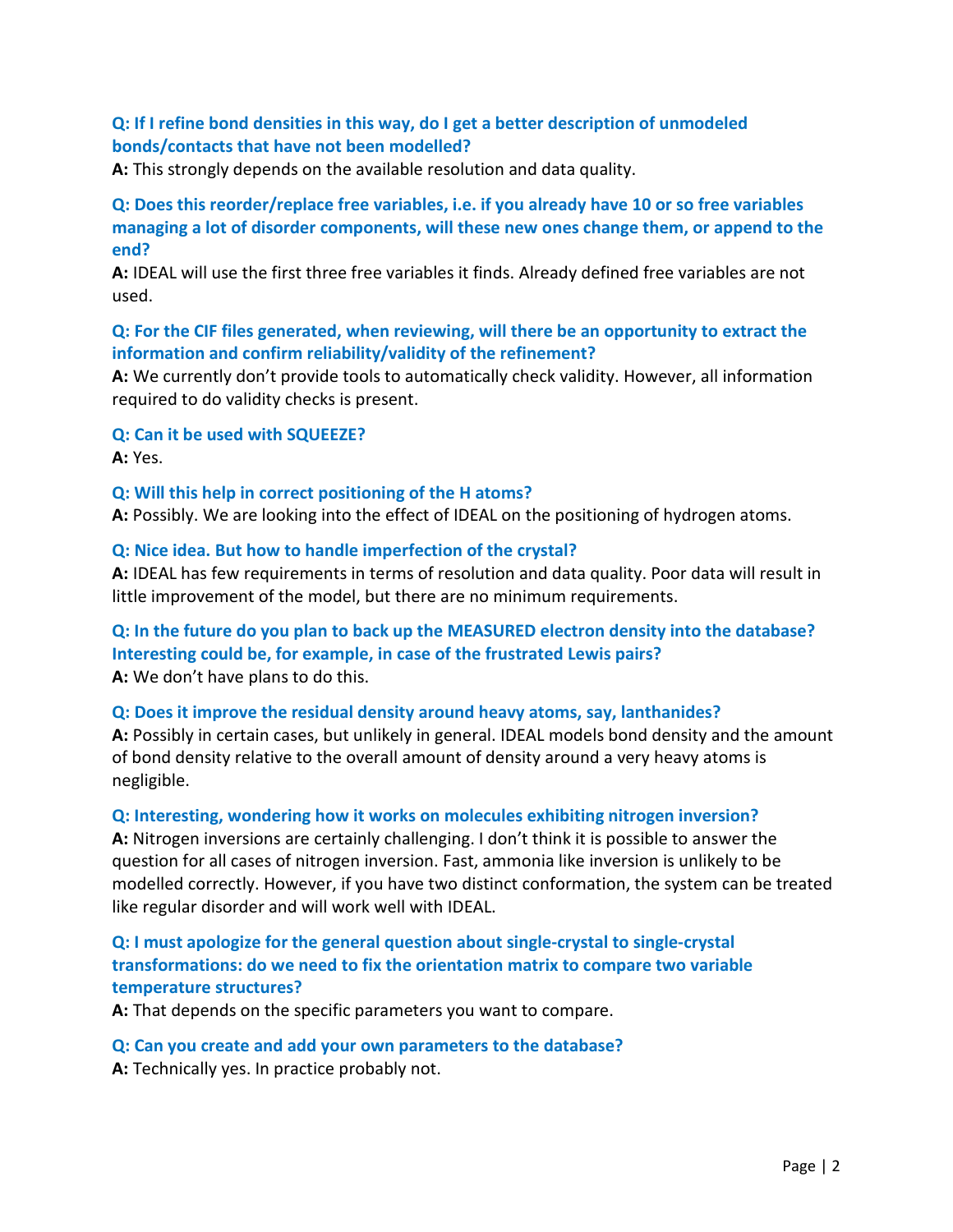## **Q: I have a question regarding the multiplicity which we get before execute run. What is a good value range for multiplicity? And tell something about score which we get while indexing?**

**A:** That depends on what you are trying to achieve. If you are only interested in determining whether your synthesis was successful, multiplicity of about 3 at 0.8 Angstroms resolution is probably enough. If you are looking for more detail, you need more multiplicity at higher resolutions. If you want to analyze the charge density of your model you will need very high multiplicity at very high resolutions collected with very well ordered crystals. Probably multiplicities of about 20 at about 0.4 Angstroms resolution. Of course, this also strongly depends on the quality of your crystal. The better your crystal is, the less redundancy is required to get to the same result.

## **Q: If you use these additional parameters in your model you may improve your R1 simply because of additional parameters refined. Can you still use the Hamilton test to assess the statistical significance of your R1 decrease?**

**A:** Only three parameters are added to the model overall. Those are scaling factors that are applied to all IDEAL parameters equally. The issue of potential overfitting was investigated thoroughly via cross validation. The results were very promising and showed the amount of overfitting gets reduced when introducing the IDEAL model. While not tested explicitly, we do expect equivalent results for Hamilton tests.

## **Q: Can we use IDEAL to describe polar bonds? 1) How well does it work with polar conjugated systems? 2) When can I look at how the bonds are described now and get information about my bond properties?**

**A:** Polar bonds, even when part of conjugated systems can be modelled. The placement of BEDE pseudo atom along the bond is a good indicator of the polarity of a bond. Bond properties like critical points or ellipticity are not available when using IDEAL.

## **Q: It seems like we are limited to fragments that are present in the database? is this correct? Also, are we limited to only lighter atoms? What is the largest atom possible to model using IDEAL?**

**A:** The heaviest element present in the database is iodine. However, only few fragments for iodine are present. Mostly those with terminal iodine atoms. The heaviest atom available in a large number of bonding environments is Sulphur. Lone pair density needs to be modelled manually for elements heavier than oxygen due to the poor predictability of lone pair geometry.

## **Q: Is IDEAL appropriate for structures with disorder? If so what further information can be obtained?**

**A:** IDEAL works well with disordered structures. IDEAL allows us to model each bond individually. Poorly ordered parts of the structures can be left out safely or added manually to improve the phases. Improved phases can then help to model poorly ordered parts.